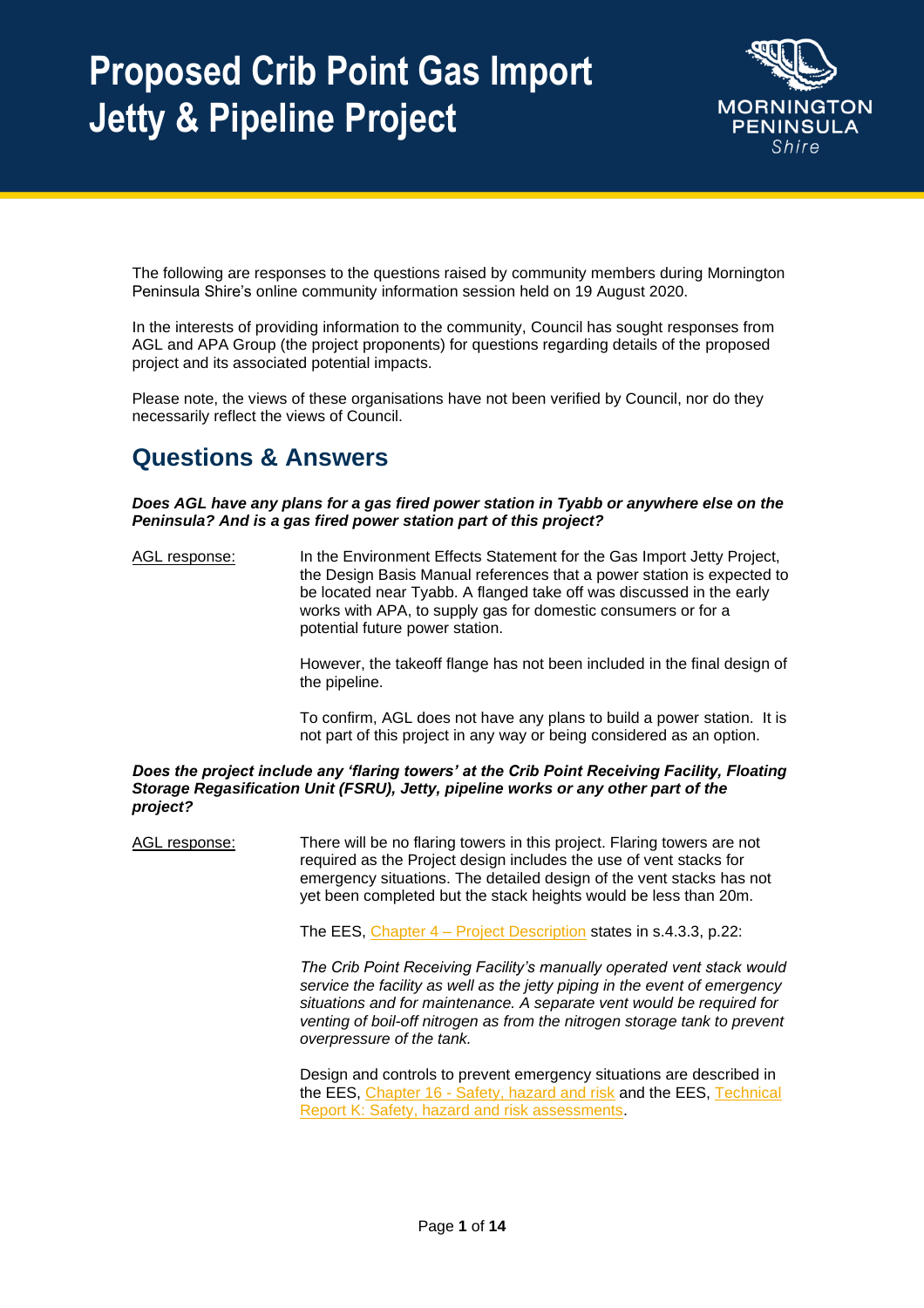

#### *The Marine Impact Assessment notes that the FSRU will produce 25 tonnes a month of toxic oily sludge / waste. How will this be disposed? Where will it be trucked to and how?*

AGL response: Operation of the FSRU would generate wastes including sludge from various activities. It is expected that up to 25 tonnes of sludge would be generated per month from marine diesel oil and lube oil purifiers, as well as oil residue from drain, drip trays, oil separators and sludge units from ongoing operation of the FSRU.

> The EES, Chapter 6 – [Marine Biodiversity](https://gasimportprojectvictoria.com.au/sites/default/files/2020-07/GIJPP%20EES%20Chapter%206%20Marine%20biodiversity.pdf) discusses the disposal of marine sludge in s.6.6.5, p.110 and states:

*This sludge and waste oil would be collected by a licensed contractor and disposed of at a licensed facility for treatment and reuse/disposal.*

*Waste management procedures would be developed and implemented for the operation of the FSRU to appropriately manage sludge. Sludge and other forms of waste generated by the FSRU would be managed in accordance with Environment Protection (Industrial Waste Resource) Regulations 2009 (see mitigation measure MM-C10 in Chapter 10 Contamination and acid sulfate soils). The risk of sludge and other waste streams impacting on the Ramsar site is considered low.*

#### *What alternative sites (to Crib Point) has AGL considered for this project? Why did it choose Crib Point?*

AGL response: Crib Point Jetty (Victoria) was selected as the location for the gas import jetty. Victoria is the largest gas market by volume consumed in south-eastern Australia.

> Eight sites were initially evaluated by AGL as potential locations to import LNG into south-eastern Australia, including Port of Newcastle, Port Botany and Port Kembla (New South Wales), Corio Quay Precinct, Port of Melbourne and Crib Point (Victoria), Port Adelaide (South Australia) and Bell Bay (Tasmania).

Initial screening criteria for the eight potential sites included:

- proximity to hazards, possible ignition sources and other safety considerations
- proximity to occupied buildings and consideration of nearby activities
- exclusive access to a berth capable of accommodating vessels with overall length up to 300 metres
- a deep-water swing basin/ship turning basin of 600 metres in diameter
- a deep-water approach channel of suitable width to accommodate double berthed vessels
- a berth of at least 13 metres deep at lowest astronomical tide
- separation from the shipping channel such that surge from passing ships does not impact the safe operations of side by side berthing of an FSRU and LNG carrier during unloading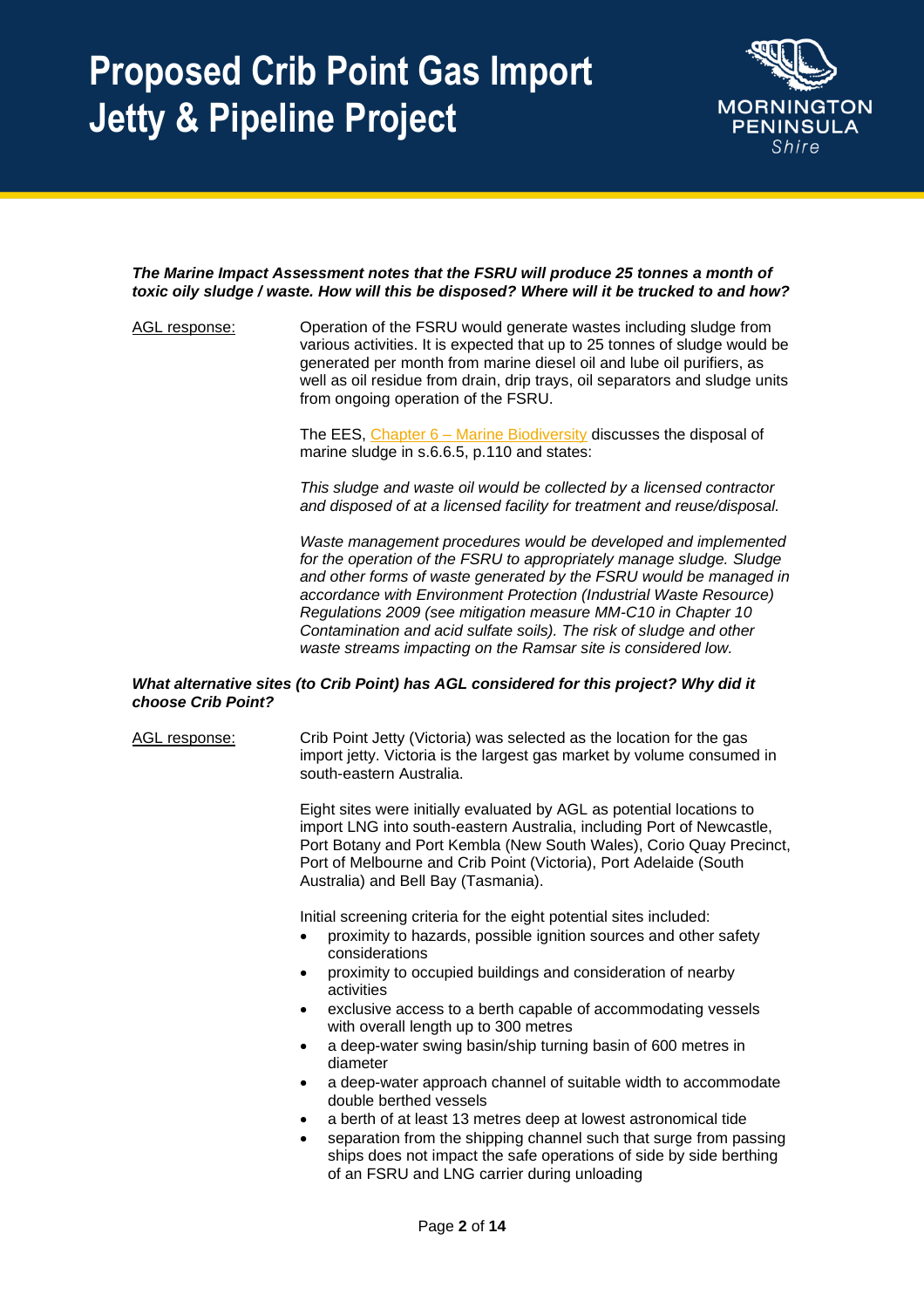

existing mooring dolphins (marine structures), or ability to upgrade a berth, to accommodate the parallel length and deadweight tonnage (how much weight a ship can carry) of the FSRU.

The initial screening assessment resulted in the identification of three shortlisted options being Port Adelaide (South Australia), Port Kembla (New South Wales), and Crib Point (Victoria) that were subsequently considered in further detail.

A summary of the evaluation of the three shortlisted options is provided in Table 2-3 in the Project Rationale – Chapter 2.

Crib Point Jetty is an existing operational industrial jetty within Western Port that has been undertaking petroleum related activities for more than 50 years. Crib Point provides:

- An existing jetty with berth capacity and of a suitable size to accommodate the FSRU. At the time of initial screening, Western Port was receiving 167 ship calls annually, over 100 of which were oil and gas tankers.
- A deep-water shipping channel with a wide stretch of water between the Crib Point Jetty on the mainland and French Island (also known as the swing basin). These factors provide additional safety for vessels in an emergency.
- A naturally deep-water port within a sheltered bay (Western Port), with a maintained berth depth of approximately 13 metres at the lowest tide level, with an additional three metres during high tides.
- No capital dredging would be required for the Gas Import Jetty Works.
- An existing, dedicated berth (Berth 2) that is not currently being used.
- The capacity to double-berth an LNG carrier, around 300 metres in length, alongside the FSRU.
- A sheltered berthing location allowing safe ship-to-ship transfer when double berthed during changing wave conditions. The Crib Point Jetty has been previously used for ship-to-ship transfers of crude oil.
- An existing operational industrial marine facility, providing for the further development of maritime industry activities.
- Land use zoning provisions appropriate to the use of the jetty and adjacent landside area that has been reserved via planning schemes for port and related uses under the Mornington Peninsula Planning Scheme, providing ample safety buffers.
- Proximity to AGL's largest gas demand centre, Victoria, of which greater than 70 per cent of peak gas day demand is within the Melbourne metropolitan area.
- Use of existing gas transmissions networks without major pipeline modifications to supply the south-eastern gas markets.

Victoria was selected as the location for the Project because it has the largest gas market by volume consumed in south-eastern Australia.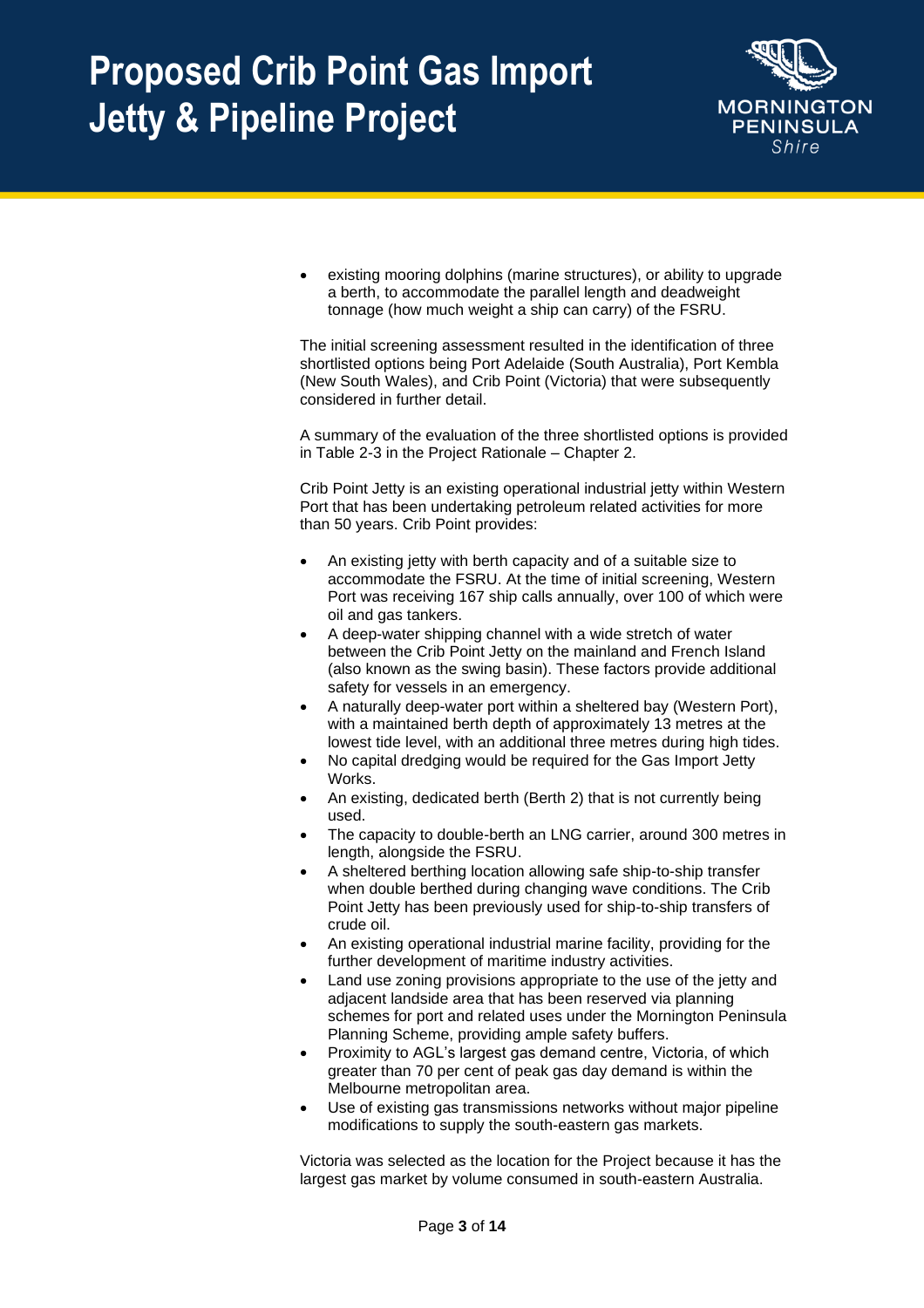

The gas import jetty would be located at the existing Crib Point Jetty within the Port of Hastings. The port is a commercial port within Western Port with an existing deep-water channel and berth developed to support international trade.

The Port of Hastings serves international shipping operations, with an average of 190 vessels a year for the past 20 years. Products imported and exported through the port include crude oil, ethanol, liquefied petroleum gas (LPG) and steel.

Industrial activities have occurred in the vicinity of the Crib Point Jetty for more than 50 years. The jetty is currently operating as a working industrial site with two berths for mooring vessels. Berth 1 is used by United Petroleum to transfer liquid fuel to its onshore storage facility located near Hastings. Berth 2 is currently decommissioned.

The Project proposed at Crib Point Jetty is compatible with the development and use of the port in the Port Zone (PZ) under the Mornington Peninsula Planning Scheme and State Planning Policy Framework. The jetty provides a large deep-water shipping port and a wide swing basin to enable the safe passage of vessels as well as exclusive access to a berth capable of accommodating vessels measuring up to 300 metres long, with separation from adjacent berths.

The Project location has been optimised to best benefit Victoria by minimising the distance that gas needs to be transported, reducing the cost of gas to market customers.

Locating the Project on the eastern side of Melbourne was considered optimal as it provides access to the Longford-to-Melbourne pipeline, which is the main gas transmission pipeline supplying Melbourne. The Project would help offset the decline in domestic production that has historically filled this pipeline and avoid bottlenecking on the smaller pipelines to the west of Melbourne, while facilitating diversion of gas supply towards the Eastern Gas Pipeline to supply gas to New South Wales.

Port locations in Victoria, South Australia and New South Wales were also investigated but lacked the required depth or infrastructure to accommodate a continuously moored FSRU. (2.5.3).

### *Why hasn't Council's submission addressed the illegal removal of native vegetation from the site of the proposed Crib Point Receiving Facility?*

Council response: The removal of vegetation from this site without a planning permit is not part of Council's submission to the project's EES as this matter is subject to a separate enforcement investigation currently being undertaken by Council.

> DELWP has confirmed that the EES and related assessment is to proceed as though the vegetation still exists on the site. As such, in the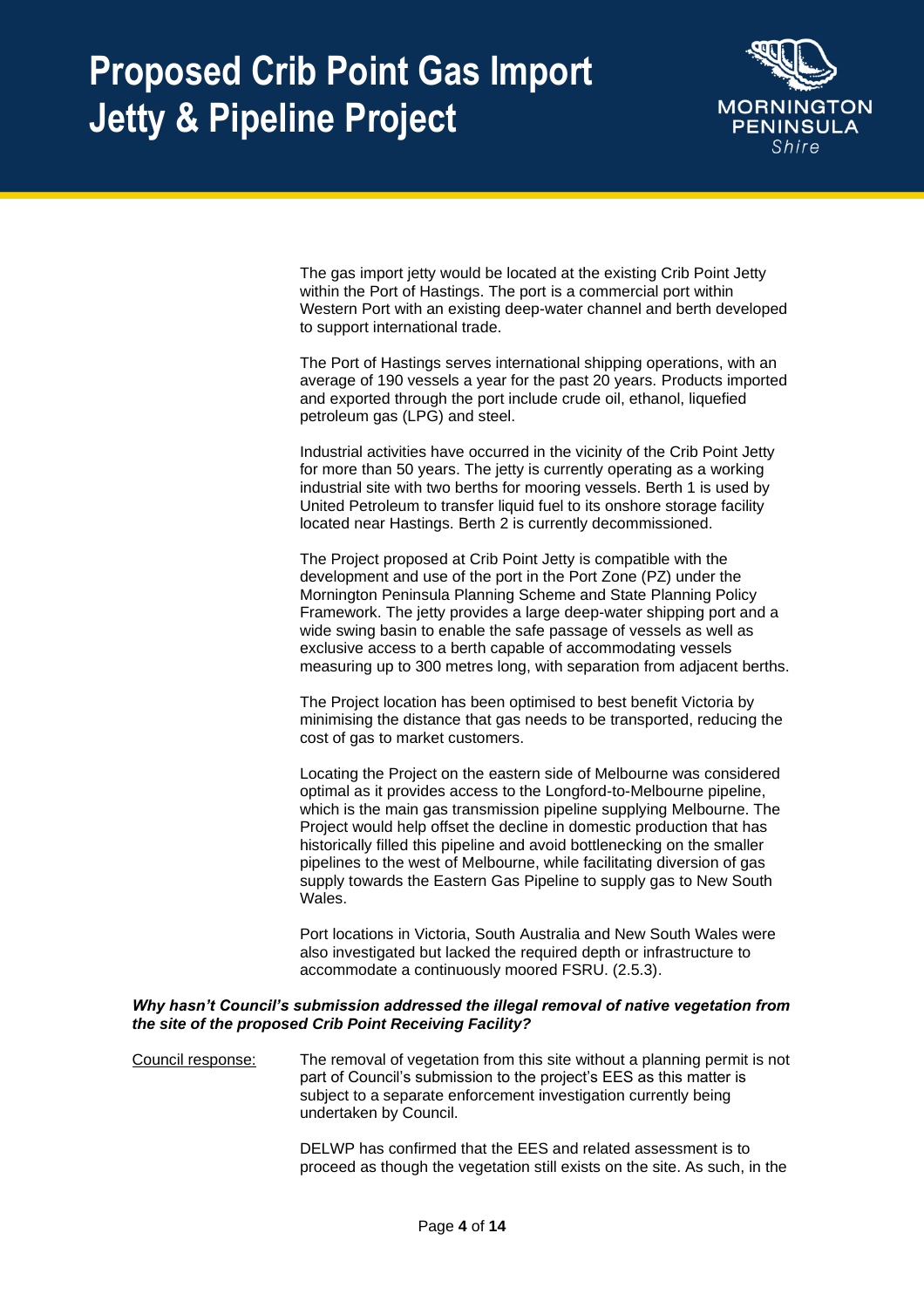

event the project is approved, any future offsets would need to take into account the vegetation that has now been removed from the land.

### *Does Council have legal representation for the hearing and what specialist areas of expertise has Council commissioned to assist?*

Council response: Council is being represented in this matter by legal counsel including Harwood Andrews and barrister Rupert Watters.

> Throughout the EES process, Council has engaged the services of a range of experts to consider and provide advice, including in relation to:

- Greenhouse Gas Emissions and climate change
- Terrestrial and marine ecology
- Ground water
- Economic and social impacts
- Traffic and transport
- Amenity impacts (including noise)

Selection of experts to provide evidence at the Crib Point Inquiry & Advisory Committee (IAC) public hearing will be determined closer to the hearing on the advice of Council's legal representatives.

#### *Has Council worked with the City of Casey, Cardinia Shire Council or Bass Coast Shire in responding to the project?*

Council response: Yes, Council has discussed the project with each of these Councils in formulating its response. Whilst each Council has determined its own position on the project independently, Mornington Peninsula Shire continues to explore options to share resources for the upcoming IAC hearing with those Councils that have reached an allied position.

*Woolleys Beach is currently used by locals for recreation and schools in environmental programs, in the EES the AGL Corporation want to take over this beach. Can't Council protect Woolley Beach as a mutual benefit site for education and biodiversity?*

Council response: In response to community concern about access to Woolleys Beach, Council's submission includes the following statement:

> *Council is particularly concerned about the impact of the Project (construction and operation) on community use and enjoyment of Woolleys Beach and the inadequacy of the relevant identified mitigation measures in the EES.*

Council will pursue the matter further at the IAC public hearing.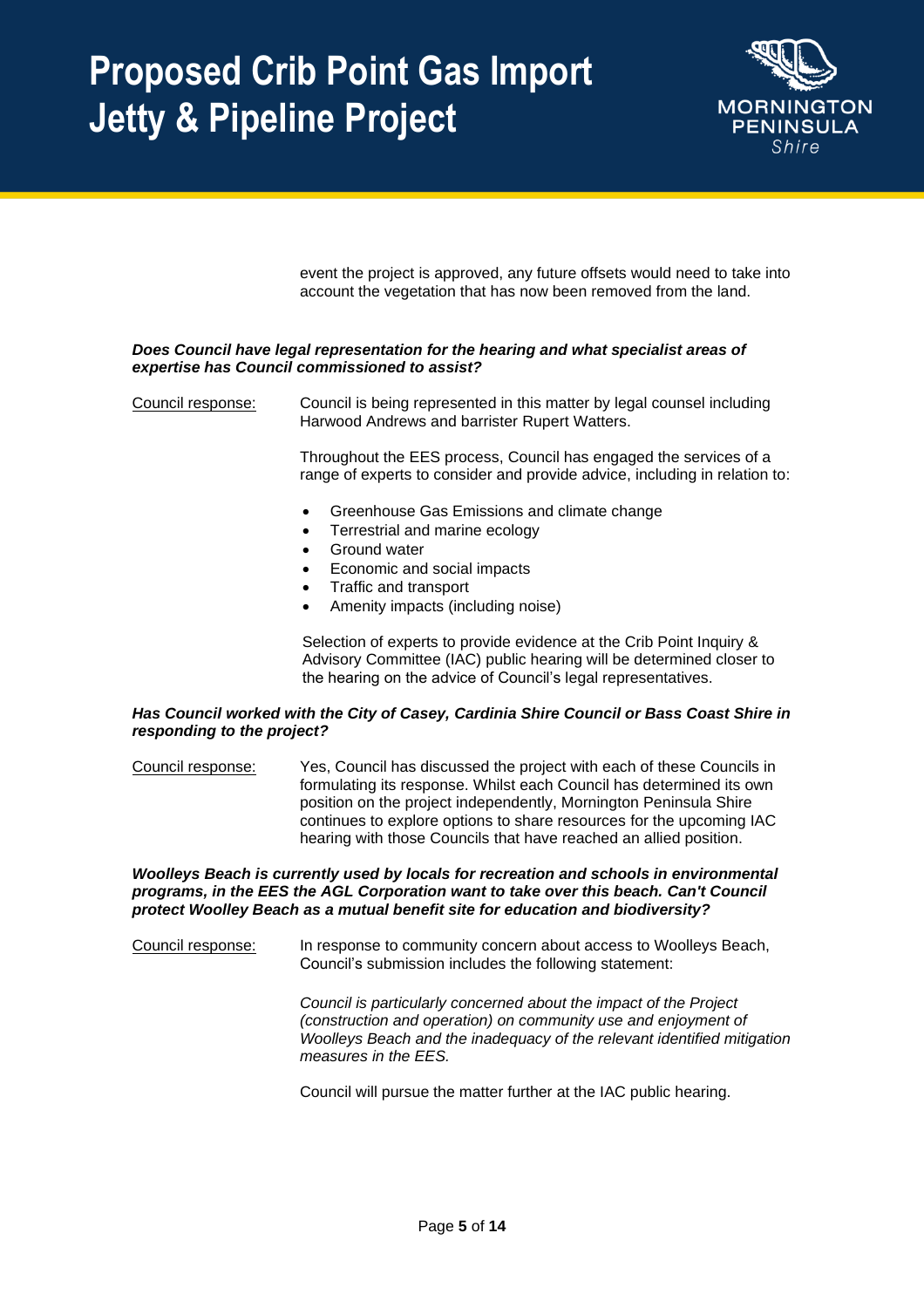

### *If there are 20-40 LNG ships pa that will use the AGL facility, how does this compare with the number of oil and LPG ships that use the Exxon LIP facility each year?*

AGL response: Chapter 4, Project description Section 4.3 page 6 states that the FSRU would receive LNG from ships known as LNG carriers. LNG carriers are vessels of a similar size and design as the FSRU. The FSRU would initially receive approximately 45 petajoules (PJ) of LNG per annum (approximately 12 LNG carriers). The amount of LNG could increase to 160 PJ per annum (approximately 40 LNG carriers) depending on demand. The number of LNG carriers would also depend on their storage capacity, which could vary from 140,000 to 170,000 m3.

The jetty at Long Island Point is a major loading facility for LPG and crude oil. It sees around 50 vessels a year from around Australia and the world.

The EES, Chapter 6 Marine Biodiversity s.6.3.13 also includes an overview of the current port operations within Western Port:

*The Port of Hastings is one of the four major commercial ports within Victoria. Port of Hastings is managed by the Port of Hastings Development Authority (PoHDA) established in 2004 (Port of Hastings Corporation, 2009).* 

*In the 1960s the land around Hastings was reserved for port-related uses. The bay's naturally deep channels and close range to oil and gas fields means the port has played an important role in the energy sector. As the port was identified to be a potential area for larger-scale industrial processes in the 1970s, large areas were put aside and preserved to allow for future use.* 

*HMAS Cerberus is located south of the Port of Hastings. HMAS Cerberus is used as a naval base primarily for training purposes. There are five jetties around the Port of Hastings which include the naval wharf at HMAS Cerberus, Stony Point Jetty, Crib Point Jetty, Long Island Point Jetty and BlueScope Steel Wharves.* 

*There are approximately 150 commercial shipping movements per year along the main, 32-kilometre long shipping channel to loading and unloading facilities in North Arm at Stony Point, Crib Point, Long Island Point and the BlueScope Steel Wharves. Each year, the port is used by over 100 cargo ships, over 12,000 ferry trips (between Stony Point to French Island and Phillip Island), several cruise ships and numerous recreational vessels.*

*The residents of Coolart Road and Woolley Road Bittern will be subjected to up to 900 Bdouble trucks on their roads per year. Why has AGL made no direct public engagement, community consultation or contact via post or leaflet drop to alert residents and key stakeholders about this major disruption to their lives?* 

AGL response: Since the Project inception, AGL and APA have aimed to generate awareness and to engage with communities and stakeholders by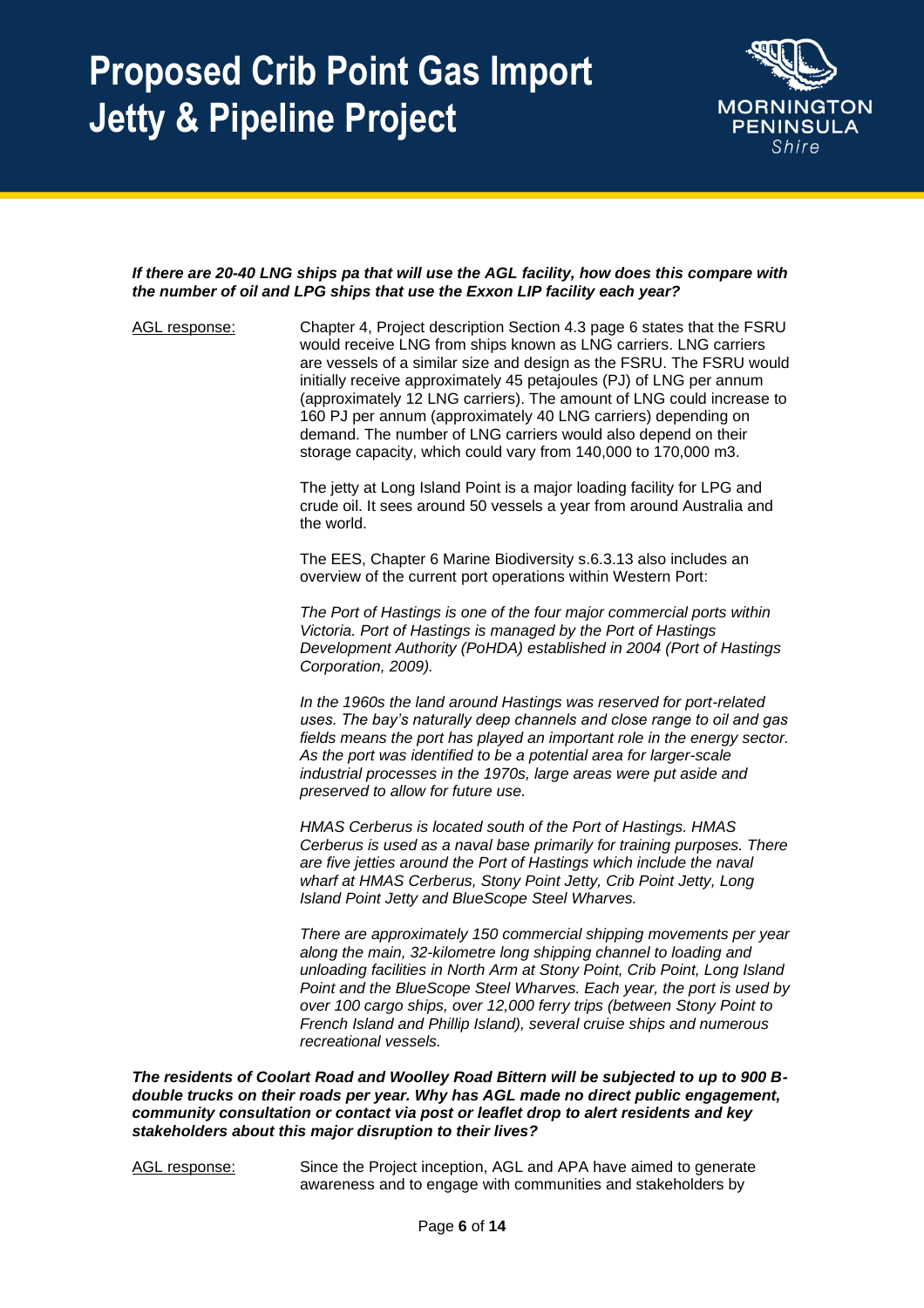

informing, listening and acknowledging their concerns. As early as June 2017, AGL and APA asked for feedback on early concept designs for the Project.

As part of the EES Exhibition 15,560 EES Exhibition fliers were sent to residents in Balnarring, Bittern, Crib Point, Hastings, Pearcedale, Sommerville, Somers, and Tyabb. Flyers were also sent out to the same areas in August/September 2019 informing residents that the EES was in development and making them aware of the community drop-in sessions.

There have been 10 public community drop-in sessions with approximately 270 attendees, held at locations including Crib Point, Hastings, Balnarring, Blind Bight, Cowes, Cardinia, and Nar Nar Goon with both supporters and those who oppose the project.

Engagement and consultation activities and the feedback captured during preparation of the Environment Effects Statement is described in Chapter 26 of the EES Main Report.

Stakeholder consultation on transport changes is a proposed mitigation measure, described in Technical Report J: Traffic Impact Assessment. Mitigation measure TP03 pg 89 states:

*Prior to commencement of the construction works and any temporary road closures, stakeholder consultation should be carried out and advanced notice given to affected residents, businesses or industries. This includes measures such as letter notification to inform residents and businesses of upcoming works and road closures. Stakeholder engagement and communications strategies should be established in the TMP and the Stakeholder Engagement Management Plan (SEMP) to be prepared for the Project. Stakeholders may include Councils, road authorities, business operators and residents among others.* 

*During operation, regular meetings should occur with Mornington Peninsula Shire and an agreement should be reached with the Council to confirm pavement upgrades of impacted local roads around Crib Point, subject to the pavement strength survey results.* 

An estimated maximum of 900 trucks per year would be required to provide the liquid nitrogen for the preparation of a rich LNG shipment. However, like most of the studies in the EES, this is based on a worstcase scenario and for the purposes of an impact assessment.

Nitrogen deliveries would occur at frequent intervals throughout the year to the Crib Point Receiving Facility. During these periods, it is anticipated that up to five truck deliveries would occur daily (10 two-way movements) with the potential for two trucks to be located at the facility at one time.

There will also be odorant trucks, as explained in the EES, Chapter 15 – Transport, s.15.8.1: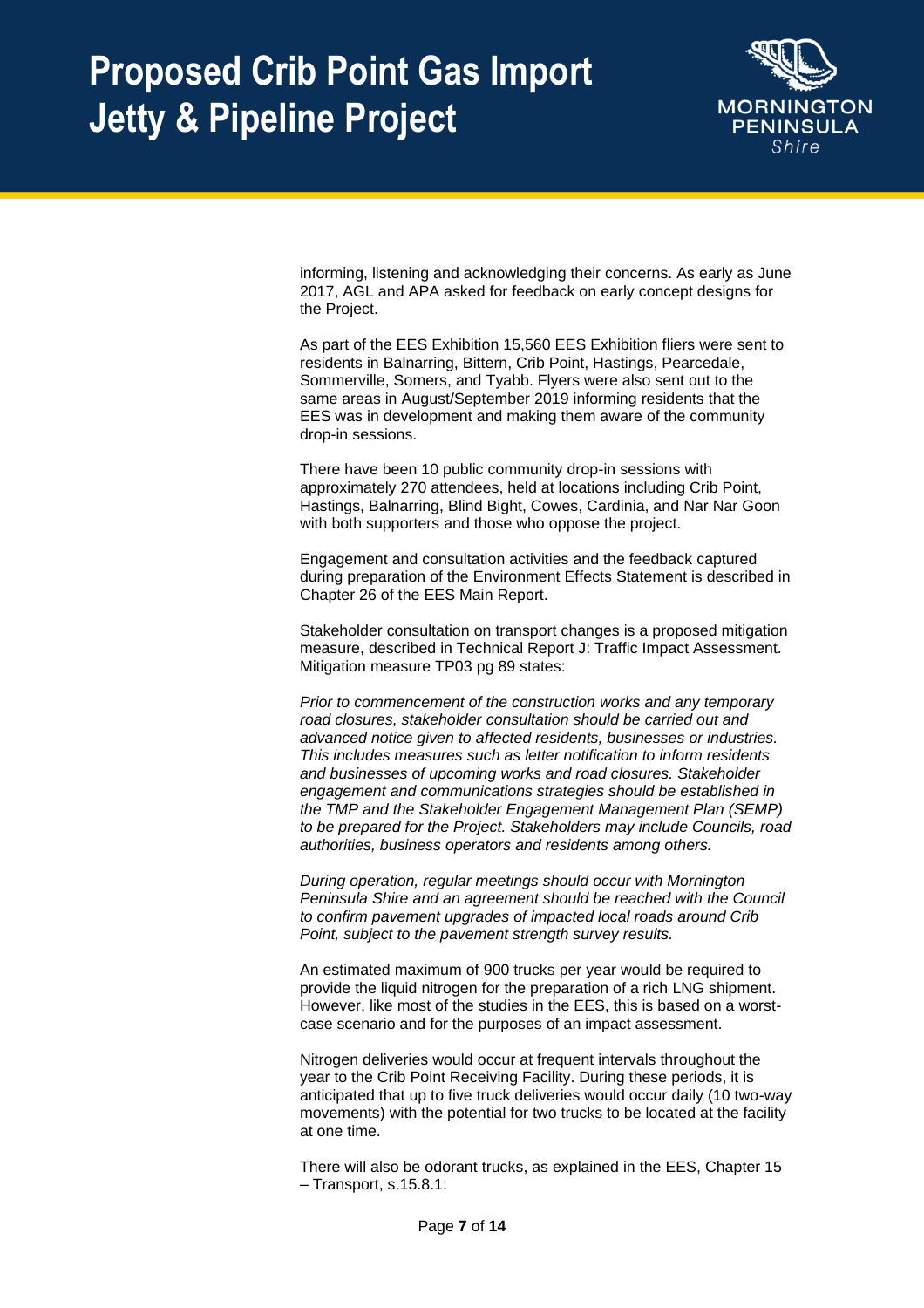

*Odorant deliveries originating from inner Melbourne would depend on the volume of gas vaporised by the FSRU and is not expected to be more frequent than every two months.* 

The total anticipated vehicle movements for the Project's operating phase are summarised in the EES, Chapter 15 – Transport, Table 15-8. However, s15.8.1, p. 19 states:

*The number of movements is conservative as operational traffic is not expected to be travelling to and from the FSRU and/or the Crib Point Receiving Facility daily, but instead on intermittently, primarily to restock nitrogen and odorant and by the operational workforce.*

#### *What will happen to the mangroves north of Crib Point?*

AGL response: The extent of combined seawater discharge impacts were explored the EES, Chapter 6 – Marine Biodiversity, s.6.6.4 P121 outlined:

> *The worst-case predicted combined area above the chlorine and temperature Guideline Values would be localised to the Port of Hastings area around the Crib Point Jetty. There are no predicted effects on the shallow edges of North Arm, all seagrass and mangrove areas, all the northern area of Western Port and all areas used by wading birds.*

*In summary, in the worst-case scenario, the area of potential impact for residual chlorine and seawater temperature change extends over 20 hectares around the proposed FSRU location. Mangroves, saltmarsh, seagrasses, subtidal reefs and waterbirds (including wading birds) would not be impacted by the seawater discharge associated with the seawater usage of the FSRU.* 

The nearest saltmarsh and mangrove habitat to the proposed FSRU and jetty facilities are to the north and south of Crib Point. The wave and current exposure at Crib Point is too high for the establishment of saltmarsh and mangroves. Saltmarsh and mangrove habitat occur near the HMAS Otama Lookout approximately one kilometres west–northwest from the proposed FSRU and to the south of Woolley's Beach around one kilometre west–south-west FSRU, as shown in Figure 6-28 of Chapter 6 and will not be disturbed as part of the construction or operation of the project.

Seawater taken into the FSRU for all purposes passes through an electrolysis cell that converts the dissolved chloride (Cl-) naturally present in seawater to chlorine gas (Cl2) which reacts rapidly in seawater to produce a range of oxidants known as chlorine produced oxidants (CPO).

The quantity of chlorine or CPO discharged is estimated to be 47 kg/d at peak open production, 32 kg/d at average open loop production and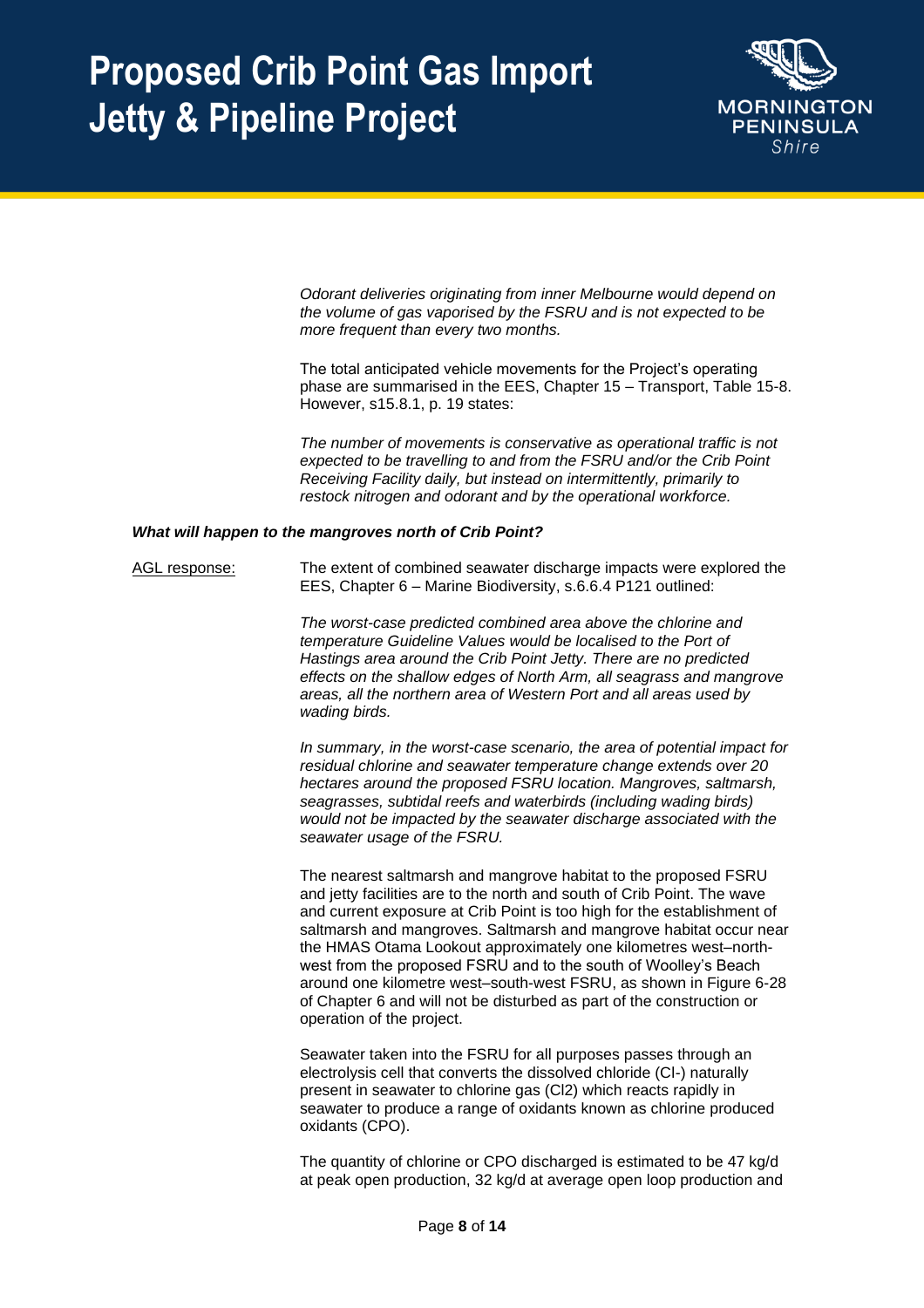

19 kg/d with closed loop production. On the days when there is an LNG carrier unloading LNG to the FSRU, there is an extra discharge of 0.6 kg/d from the fire management system and about 1 kg/d from the ballast water system (during an unloading period of approximately 36 hours up to 40 times per year).

A key outcome from the modelling and assessment of chlorine and seawater temperature risks for the marine environment is the extent of the predicted area above the chlorine Guideline Value and temperature Guideline Value. These comprise the area where exceedance of the combined Guideline Value for temperature and chlorine is predicted.

The 'worst-case' modelled scenario for temperature and chlorine is when the FSRU is operating in open loop at peak regasification (that is, all three regasification trains are operating with the largest seawater discharge rate) and an LNG carrier is berthed adjacent to the FSRU. The LNG carrier when berthed adjacent partially obstructs the discharge ports on the starboard side of the FSRU, decreasing the efficiency of mixing.

For all modelled scenarios, the predicted extent of the combined area above the temperature Guideline Value and the area above the chlorine Guideline Value is limited to the shipping basin and ship berthing areas within the Port of Hastings boundaries. This comprises seabed that has been previously dredged and is regularly subject to sediment resuspension by propeller wash from existing shipping activities at Crib Point Jetty.

### *How can AGL offset decline in marine and terrestrial fauna?*

AGL response: The Project and proposed mitigation measures have been developed to avoid and minimise potential impacts on the marine environment and the terrestrial and freshwater environment, particularly in relation to flora, fauna and their habitats which are protected under State and Commonwealth legislation.

> The consideration of environmental protection and biodiversity conservation is fundamental to the EES scope. Underpinning the EES is a body of work characterising the existing environment and identifying environmental sensitivities. This is then used to consider the potential Project impacts and to inform decision making processes about Project approval, design, construction and operation. Design changes were made to avoid potential adverse effects on biodiversity based on expert advice and stakeholder engagement. Mitigation measures were developed to avoid and minimise the potential impacts of the Project on the environment.

> Chapter 6 Marine biodiversity and Chapter 7 Terrestrial and freshwater biodiversity demonstrate how this principle was put into practice. Section 24.7 of the Sustainability chapter summarises how the project aligns with ecologically sustainable development objectives with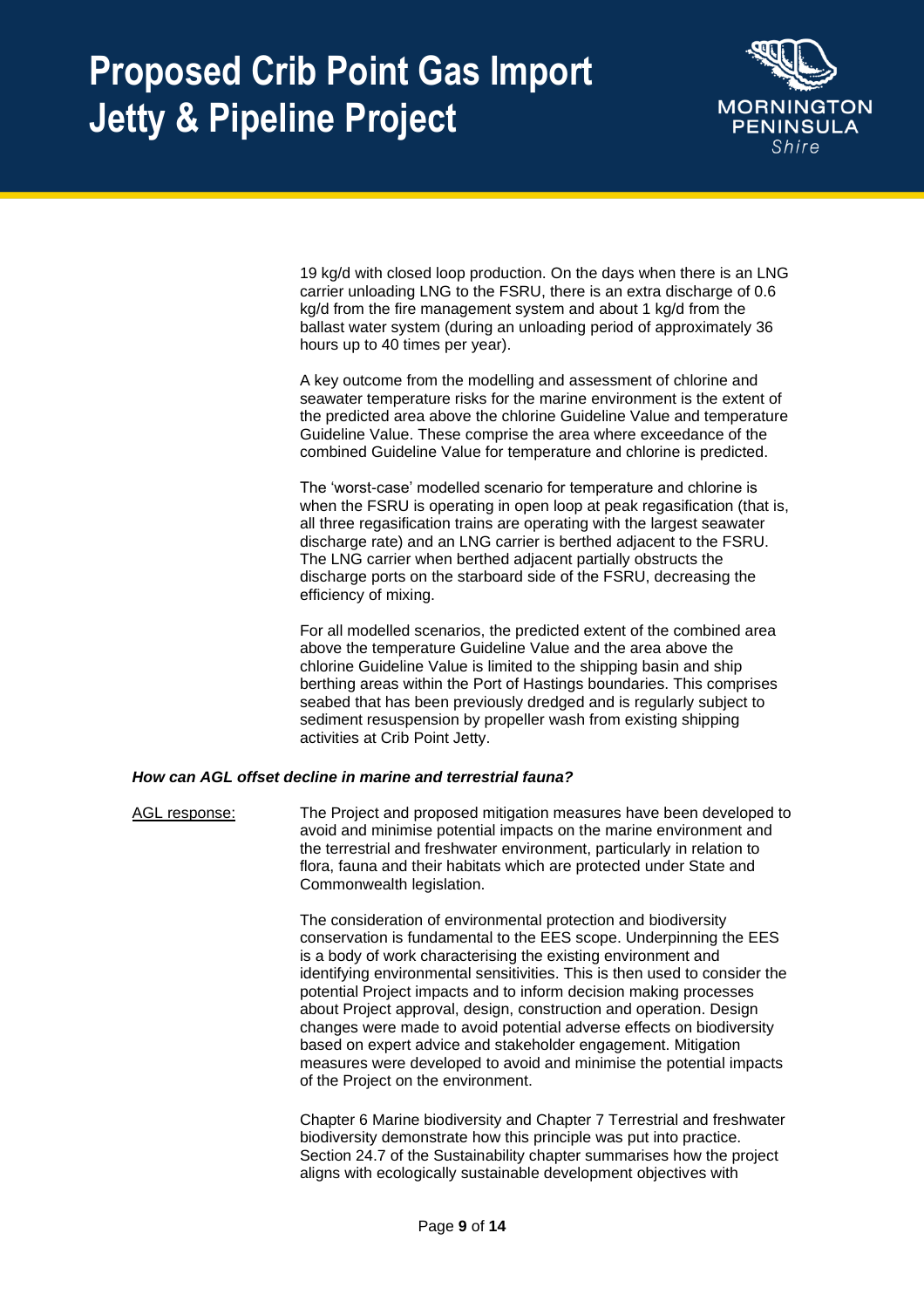

respect to marine, terrestrial and freshwater biodiversity. (Table 24-5 Summary of the Project's alignment with the relevant ESD principles).

#### *What has AGL done to address bushfire risk for this project?*

AGL response: The potential for bushfires is taken very seriously. Many parts of the Mornington Peninsula are designated as bushfire prone areas under the State Bushfire Management Overlay (BMO), including the area around the current Crib Point Jetty.

BMO provisions require that development in areas affected by a significant bushfire hazard will only take place after full consideration of bushfire issues. If risk to life and property from bushfire cannot be reduced to an acceptable level the development will not proceed.

Technical Report technical Report K: Safety, Hazards and Risk Assessments considers bushfire risk in relation to the Gas Import Jetty Works in Section 7.5 pg 58.

The Jetty Infrastructure and the Crib Point Receiving Facility works are located on cleared land, but some vegetation is present in surrounding areas. In particular, there are areas of Crown land managed by the State Government, which is responsible for its management, including managing bushfire risk. The safety case for the Jetty Infrastructure and the Crib Point Receiving Facility would include bushfire mitigation strategies. The FSRU and LNG Carriers will be provided with their own onboard fire protection and suppression systems. Mitigation measure MM-HR04, and section 7.5.4 in Technical Report K: Safety, Hazard and Risk Assessments, provides information on fire protection and suppression at the Gas Import Jetty Works.

In addition, the Incorporated Document that is to be applied to the Gas Import Jetty Works under the proposed Planning Scheme Amendment requires a Bushfire Management Plan be prepared prior to the commencement of use and development of the Project (excluding some preparatory buildings and works).

Chapter 16: Safety, Hazard and Risk Section 16.1.2 outlines the pipeline works safety regulations:

*The Pipelines Act requires licensed pipelines to be constructed and operated safely in accordance with Australian Standard 2885: Pipelines – Gas and liquid petroleum. The pipeline licensee is required to implement a range of safety measures to reduce foreseeable risks associated with operating a pipeline and to minimise, as far as is reasonably practicable, hazards and risks to the safety of the public.* 

Section 8.5 p. 75 of the Technical Report K: Safety, Hazards and Risk Assessments outlines the requirement for a Safety Management Plan (SMP) for the Pipeline Works. A Safety Management Plan (SMP) for the pipeline has been prepared in accordance with the Pipelines Act 2005 and Regulations. This plan is on display with the Pipeline Licence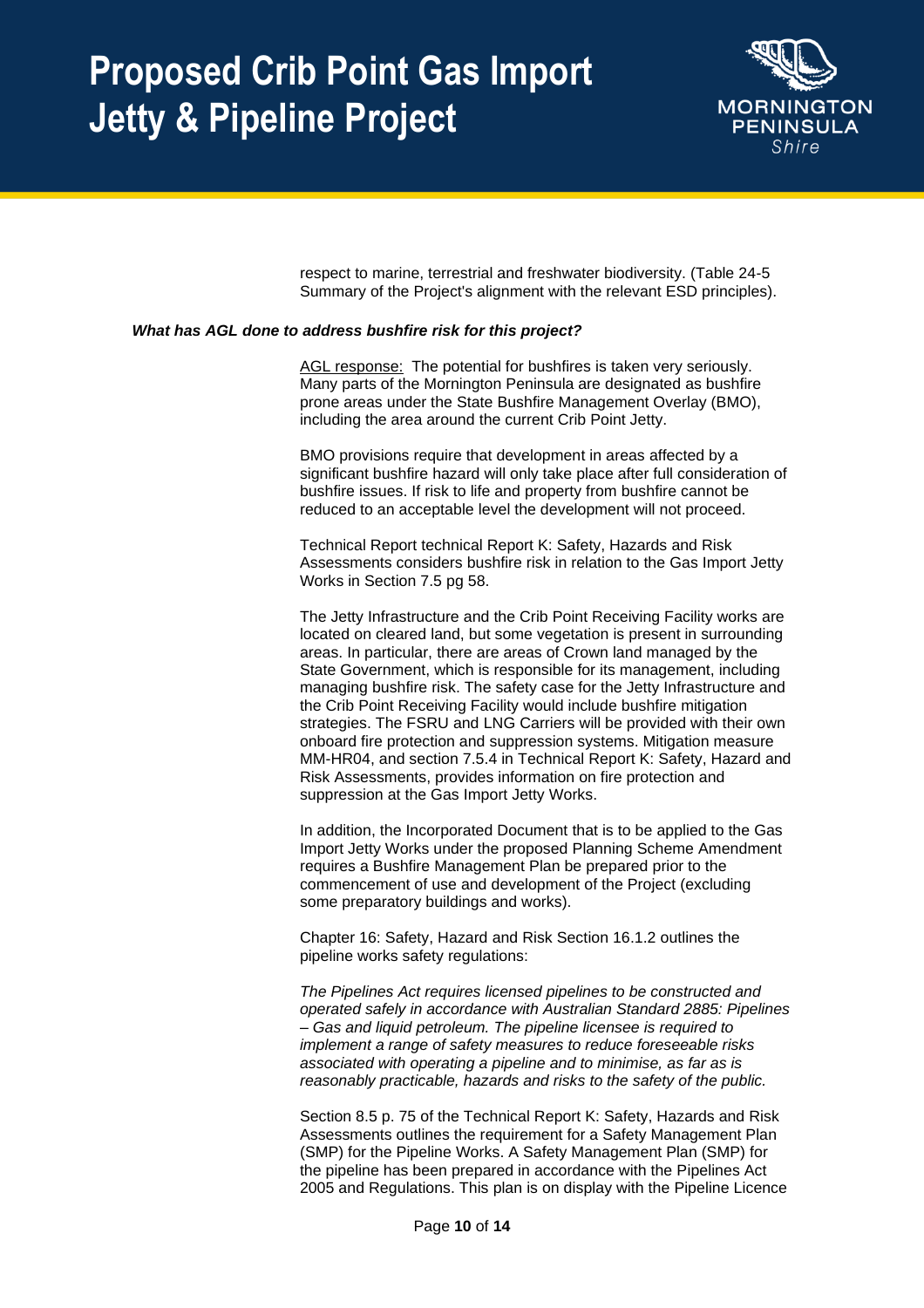

Application. Fire Prevention and Control for the Pipeline Works is addressed in Section 10.3.

### *How will AGL's trucks get from Coolart Road to Woolleys Road?*

AGL response: Chapter 15: Transport and Technical Report J: Transport Impact Assessment, consider the potential traffic impacts of the Project's operation, including traffic volumes, intersection capacity and possible routes.

> The most direct truck route identified for B-double truck movements is via the Mornington Peninsula Freeway and Frankston–Flinders Road. However, two alternative routes were investigated - via Coolart Road; and via Western Port Highway/Dandenong–Hastings Road and Coolart Road. These routes are shown in Figure 15-3 of Chapter 15.

> In the EES, Technical Report J: Transport Impact Assessment, the most direct truck route via the Mornington Peninsula Freeway and Frankston-Flinders Road, along with the two alternative routes identified (via Coolart Road and via Western Port Highway/Dandenong-Hastings Road and Coolart Road) are shown in Figure 13.

Assessing these alternate routes identified in s15.8.4, p.20:

*Both routes minimise potential social, economic and amenity impacts by avoiding Hastings and Somerville. Both routes are also approved for B-doubles and would provide additional benefits relative to the Frankston–Flinders Road route:* 

- *reducing social impacts by avoiding Hastings and Somerville*
- *reducing traffic delays by avoiding industrial and activity centres (Hastings and Somerville)*
- *minimising impact on public and school bus routes*
- *reducing cyclist and pedestrian crash risk by avoiding areas of activity*
- *reducing vehicular crash risk by avoiding multiple black spots.*

*However, it should be noted that while the second alternative via Western Port Highway and Coolart Road provides comparable benefits, there are a number of roundabouts along its length that could result in increased delays and risks. Comparatively, the first alternative via only Coolart Road accommodates less traffic and is therefore safer while decreasing potential delays.* 

The EES, Chapter 15, s. 15.8.4 found:

*Nitrogen transportation is therefore recommended via Coolart Road away from the Hastings town centre to mitigate potential safety impacts.*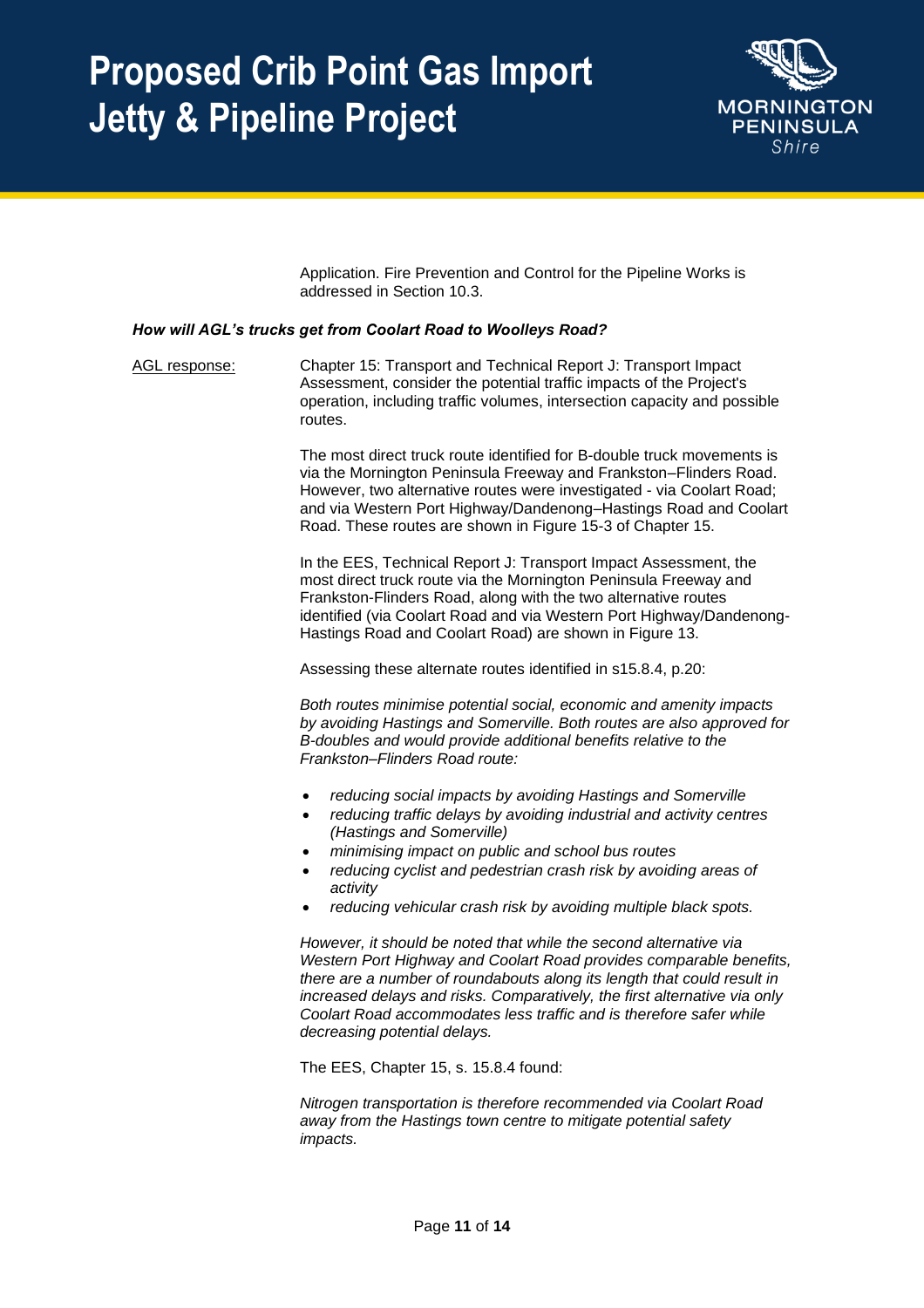

This is addressed in further detail s15.11 under MM-TP07 and MM-TP01.

Once routes have been identified and confirmed as part of the Traffic Management Plan (TMP) (see mitigation measure MM TP01), a road safety audit would review intersection design and safety requirements on the existing road network and access tracks (see mitigation measure MM-TP04).

### *What thought has AGL given to the impact of truck movements on our local roads and surrounding land uses?*

AGL response: The EES Chapter 15: Transport and Technical Report J: Transport impact assessment considered the potential transport impacts associated with the construction and operation of the Project, including identifying and understanding the potential transport impacts that have a risk of adversely affecting road users, the community and businesses. During operations, nitrogen deliveries would occur at frequent intervals throughout the year to the Crib Point Receiving Facility. During these periods, it is anticipated that up to five truck deliveries would occur daily (10 two-way movements) with the potential for two trucks to be located at the facility at one time. There will also be odorant trucks, as explained in the EES, Chapter 15 – Transport, s.15.8.1: *Odorant deliveries originating from inner Melbourne would depend on the volume of gas vaporised by the FSRU and is not expected to be more frequent than every two months.*  As stated in the EES, Chapter 15 – Transport, s.15.8.4, the most direct truck route identified for B-double truck movements is via the Mornington Peninsula Freeway and Frankston–Flinders Road. This route is part of the B-Double gazetted network except for Woolleys Road and The Esplanade, the last three kilometres for which B-Double access would be subject to heavy vehicle access permits. However, alternative routes (via Coolart Road and via Western Port Highway/Dandenong-Hastings Road and Coolart Road) were investigated with consideration of the following: • road hierarchy and identification of routes suitable for heavy vehicles • routes where physical constraints and sensitive land uses were identified • environmental and traffic factors to minimise social, economic, amenity and land use impacts particularly in denser urban areas such as Hastings and Somerville. Based on the environmental criteria in the EES, Technical Report J: Transport Impact Assessment, s2.2, these alternate routes minimise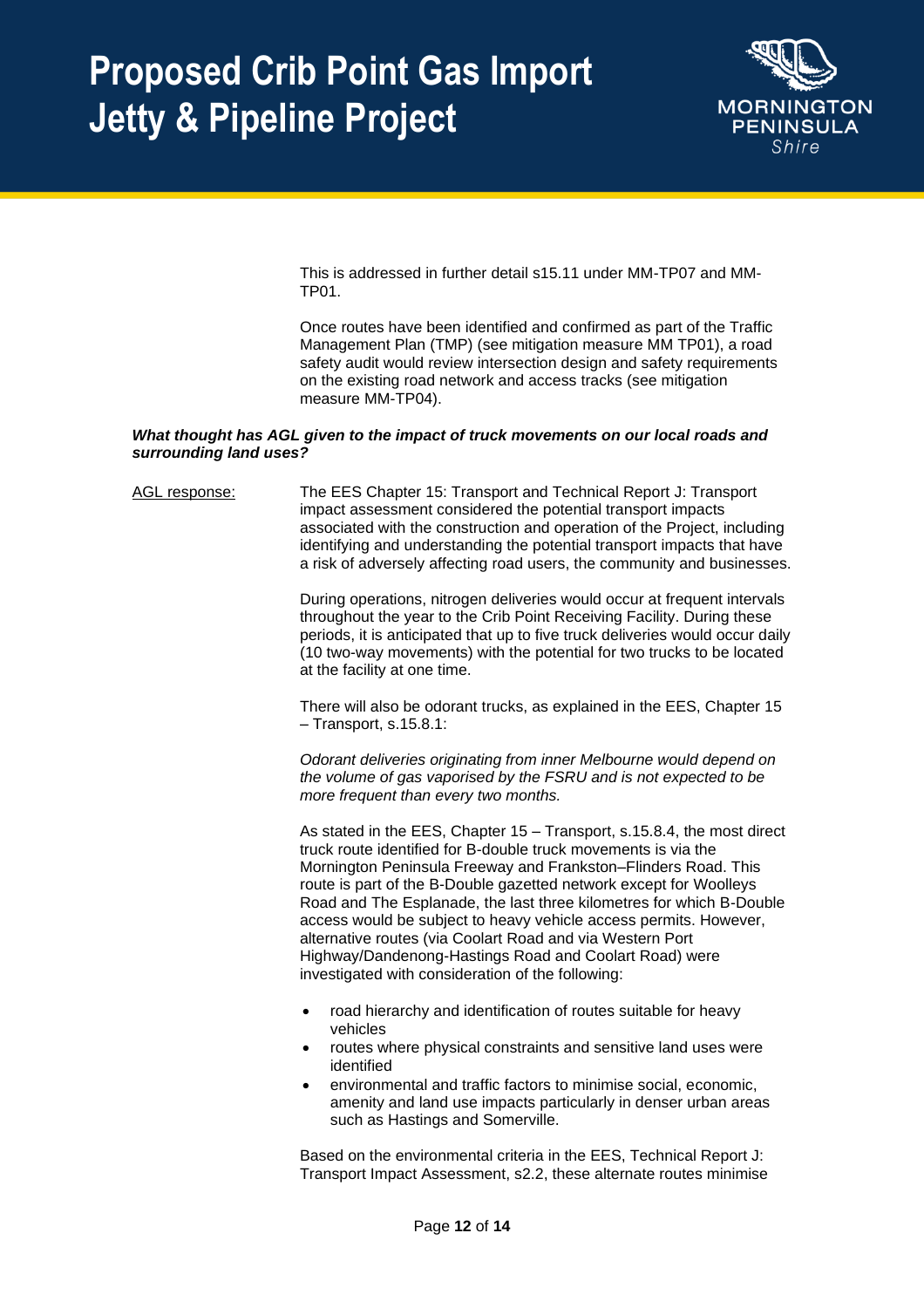

potential adverse social, economic, amenity and land use effects by going around Hastings and Somerville instead of travelling through the townships.

In addition, Frankston-Flinders involves multiple black spots as shown in the crash analysis in the EES, Technical Report J: Transport Impact Assessment, s5.5 whereas the investigated alternate routes via Coolart Road, involve only one black spot. This can be observed in Figure 12, which shows the crashes in the last five years (2013-2017).

Both alternate routes are approved for B-Doubles and would provide additional benefits relative to the Frankston-Flinders Road route on the following:

- reduction of social impacts by avoiding Hastings and Somerville
- reduced traffic delays by avoiding industrial and activity centres (Hastings and Somerville)
- minimised impact on public and school bus routes
- reduced cyclist and pedestrian crash risk by avoiding areas of activity; and
- reduced vehicular crash risk by avoiding multiple black spots.

While the second alternate route via Western Port Highway / Dandenong-Hastings Road and Coolart Road can be used and provides comparable benefits, there are a number of roundabouts along its length used as safe traffic control treatments. Though these roundabouts are designed to accommodate large vehicles, the curved geometry can be very compact for truck drivers and can lead to increased delays and risks. In comparison with the Western Port Highway alternate route, the proposed alternate route via Coolart Road accommodates less traffic therefore safer while decreasing the risks of delays.

Once routes are identified and confirmed as part of the Traffic Management Plan, a Road Safety Audit would be undertaken to review intersection design and safety requirements on the existing road network and access tracks.

In addition, an assessment of the need for upgrading or improving the intersection identified as a black spot in Coolart Road / Hunts Road intersection would be carried out as part of the development of the Traffic Management Plan.

Signage improvements and speed reduction measures would be implemented at Hunts Road. Further information can be found in the EES, Technical Report J: Transport Impact Assessment.

Prior to construction, a Traffic Management Plan (TMP) will be prepared to minimise/mitigate potential impacts of transport related to construction.